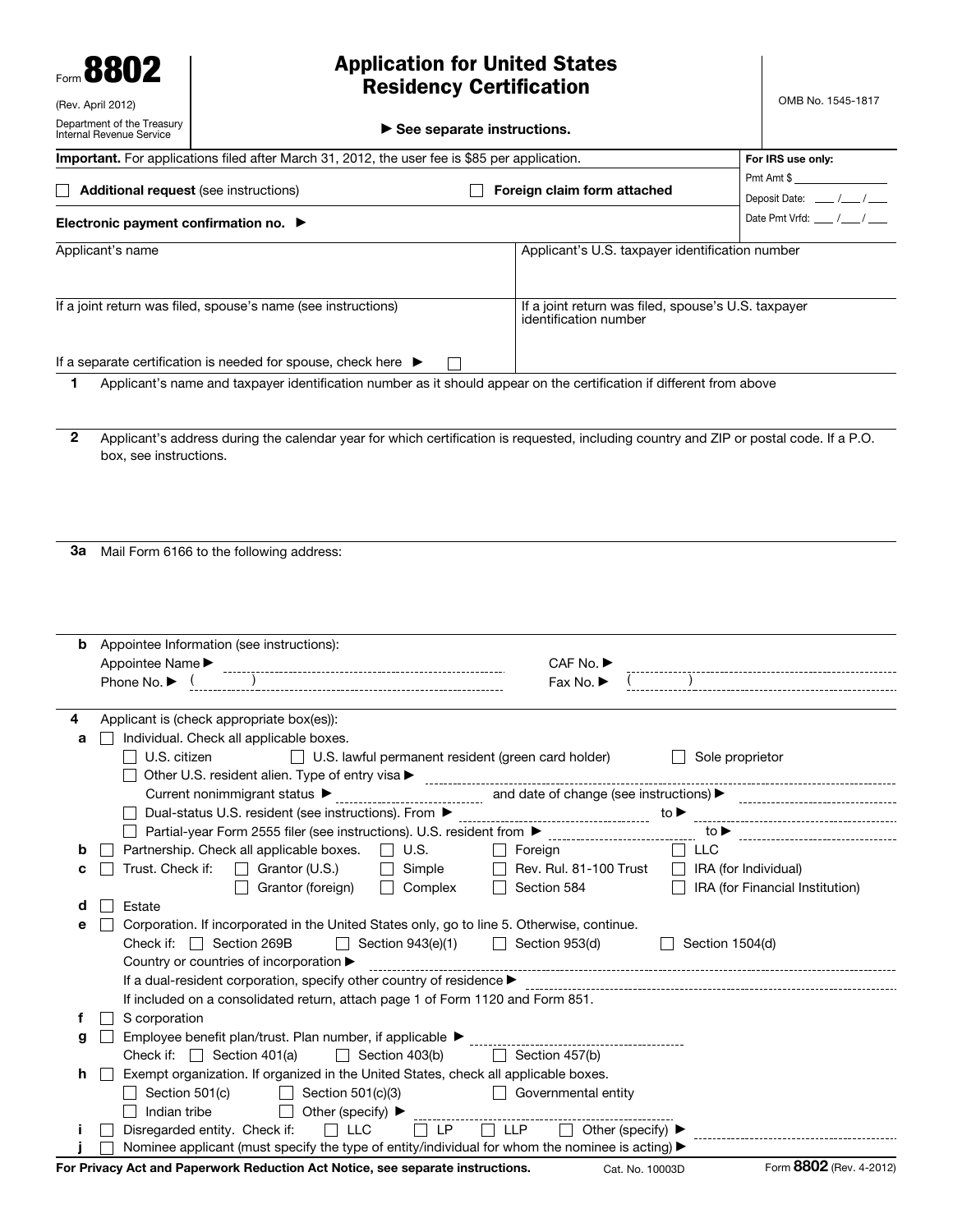|    | Applicant name:                                                                                                                                                                                                                                                                                                                  |  |
|----|----------------------------------------------------------------------------------------------------------------------------------------------------------------------------------------------------------------------------------------------------------------------------------------------------------------------------------|--|
| 5  | Was the applicant required to file a U.S. tax form for the tax period(s) on which certification will be based?<br>Check the appropriate box for the form filed and go to line 7.<br>Yes.<br>$\Box$ 990-T $\Box$ 1040 $\Box$ 1041 $\Box$ 1065 $\Box$ 1120 $\Box$ 1120S $\Box$ 3520-A $\Box$ 5227<br>990<br>5500                   |  |
|    | Attach explanation (see instructions). Check applicable box and go to line 6.<br>No.<br>$\Box$ QSub<br>Minor child<br>$\Box$ U.S. DRE $\Box$ Foreign DRE<br>$\Box$ Section 761(a) election<br><b>FASIT</b><br>$\perp$                                                                                                            |  |
| 6  | Was the applicant's parent, parent organization or owner required to file a U.S. tax form? (Complete this line only if you checked<br>"No" on line 5.)                                                                                                                                                                           |  |
|    | Check the appropriate box for the form filed by the parent.<br>Yes.<br>$\Box$ 990-T $\Box$ 1040 $\Box$ 1041 $\Box$ 1065 $\Box$ 1120 $\Box$ 1120S $\Box$ 5500<br>990<br>Other (specify) $\blacktriangleright$<br>$\mathsf{L}$                                                                                                     |  |
|    |                                                                                                                                                                                                                                                                                                                                  |  |
|    | Attach explanation (see instructions).<br>No.<br>and the control of the control of the control of the control of the control of the control of the control of the                                                                                                                                                                |  |
| 7  | Calendar year(s) for which certification is requested.<br>Note. If certification is for the current calendar year or a year for which a tax return is not yet required to be filed, a penalties<br>of perjury statement from Table 2 of the instructions must be entered on line 10 or attached to Form 8802 (see instructions). |  |
| 8  | Tax period(s) on which certification will be based (see instructions).                                                                                                                                                                                                                                                           |  |
| 9  | Purpose of certification. Must check applicable box (see instructions).<br>Income tax<br>Other (must specify) $\blacktriangleright$                                                                                                                                                                                              |  |
| 10 | Enter penalties of perjury statements and any additional required information here (see instructions).                                                                                                                                                                                                                           |  |

| Under penalties of perjury, I declare that I have examined this application and accompanying attachments, and to the best of my knowledge and belief,<br>Sign<br>they are true, correct, and complete. If I have designated a third party to receive the residency certification(s), I declare that the certification(s) will be used<br>only for obtaining information or assistance from that person relating to matters designated on line 9.<br>here |                                                                            |      |                                |  |  |  |  |
|----------------------------------------------------------------------------------------------------------------------------------------------------------------------------------------------------------------------------------------------------------------------------------------------------------------------------------------------------------------------------------------------------------------------------------------------------------|----------------------------------------------------------------------------|------|--------------------------------|--|--|--|--|
|                                                                                                                                                                                                                                                                                                                                                                                                                                                          | Applicant's signature (or individual authorized to sign for the applicant) |      | Applicant's daytime phone no.: |  |  |  |  |
| Keep a<br>copy for<br>your<br>records.                                                                                                                                                                                                                                                                                                                                                                                                                   | Signature                                                                  | Date |                                |  |  |  |  |
|                                                                                                                                                                                                                                                                                                                                                                                                                                                          | Name and title (print or type)                                             |      |                                |  |  |  |  |
|                                                                                                                                                                                                                                                                                                                                                                                                                                                          | Spouse's signature. If a joint application, both must sign.                |      |                                |  |  |  |  |
|                                                                                                                                                                                                                                                                                                                                                                                                                                                          | Name (print or type)                                                       |      |                                |  |  |  |  |